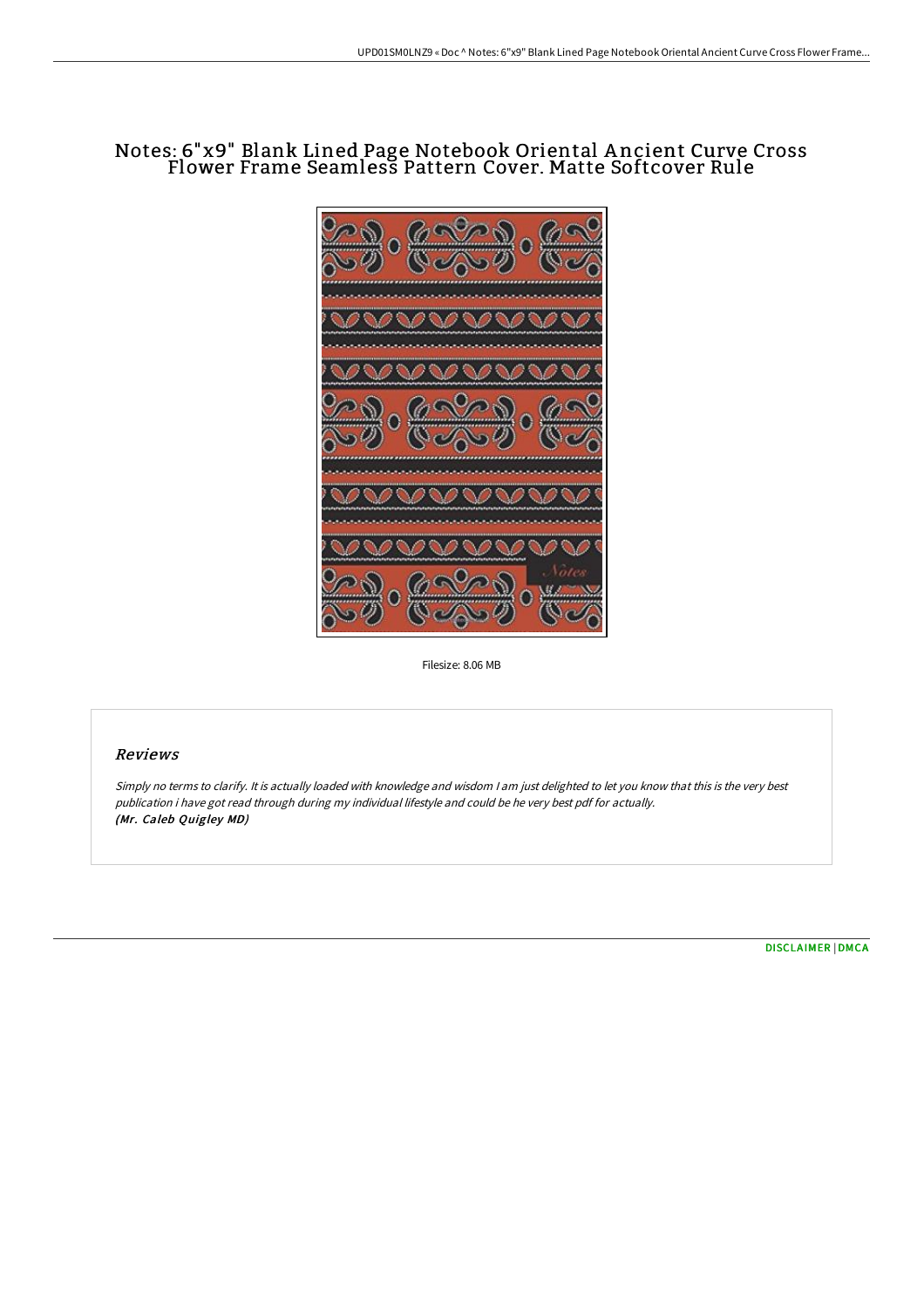# NOTES: 6"X9" BLANK LINED PAGE NOTEBOOK ORIENTAL ANCIENT CURVE CROSS FLOWER FRAME SEAMLESS PATTERN COVER. MATTE SOFTCOVER RULE



Createspace Independent Publishing Platform, 2017. PAP. Condition: New. New Book. Delivered from our US warehouse in 10 to 14 business days. THIS BOOK IS PRINTED ON DEMAND.Established seller since 2000.

 $\blacksquare$ Read Notes: 6" x9" Blank Lined Page Notebook Oriental Ancient Curve Cross Flower Frame Seamless Pattern Cover. Matte [Softcover](http://albedo.media/notes-6-quot-x9-quot-blank-lined-page-notebook-o-1.html) Rule Online

**D** [Download](http://albedo.media/notes-6-quot-x9-quot-blank-lined-page-notebook-o-1.html) PDF Notes: 6"x9" Blank Lined Page Notebook Oriental Ancient Curve Cross Flower Frame Seamless Pattern Cover. Matte Softcover Rule